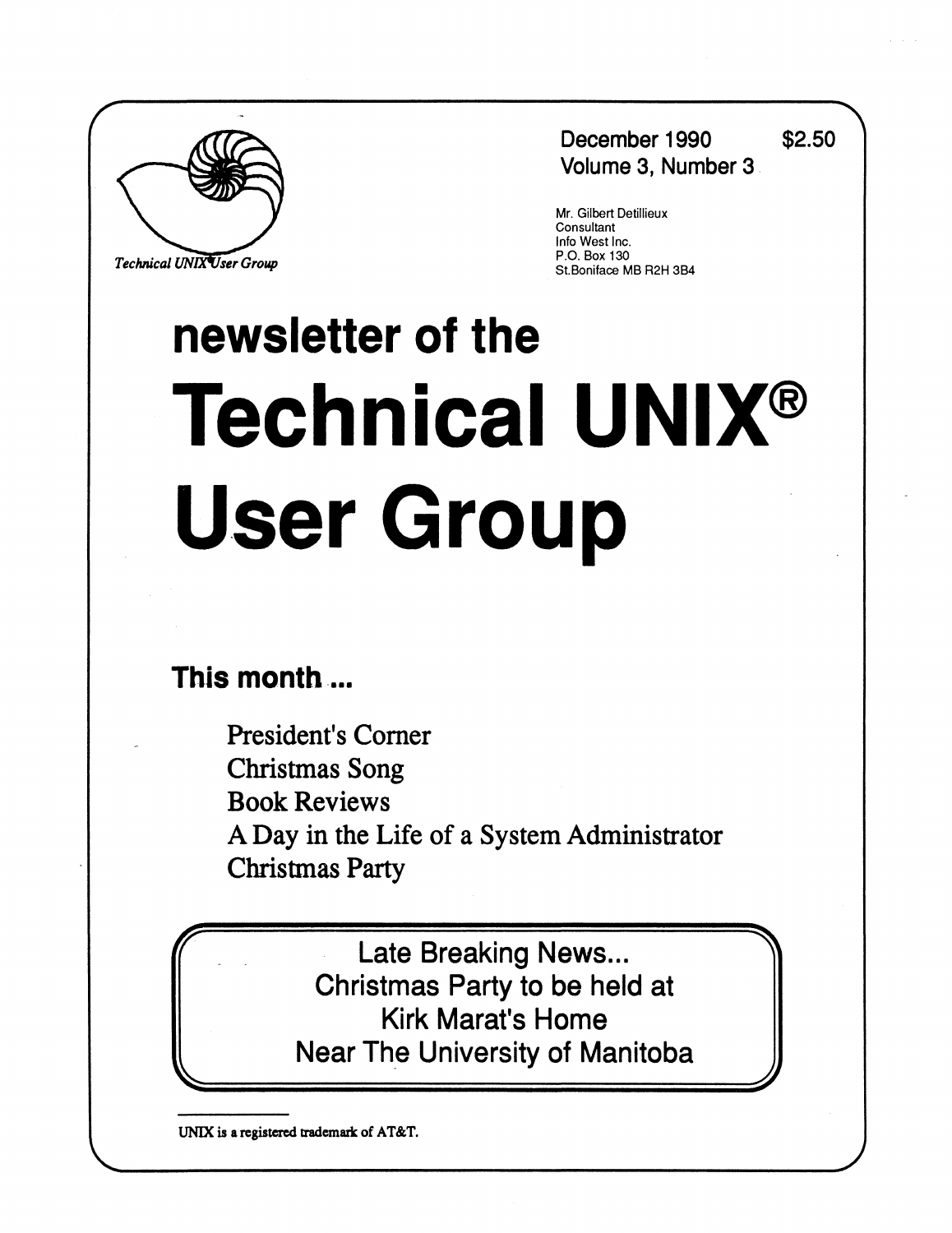# **Thoughts From The Editor By Susan Zuk**

**We're getting ready for a Christmas Party!!! Yes, Christmas is almosthere and we are preparing for our 3rd annual Christmas gathering. The gathering will be held at Kirk's house. Kiik's address is 622 Townsend Avenue, (between King's Drive and Aurora) in Fort Richmond. Kiik's home phone number is 269-2225 and his work number is 474- 6259.** 

**Eric Carsted is presenting us with his first President's Corner. Well be hearing more from him as the year proceeds.** 

**This month features a review on two system administrator books. One is suggested for the AT&T System V user and the other is presented for the BSD System Admistrator. They sound like they should be very good. The UNIX Administration Guide for System V includes one of the authors who writes for UNIX World. Rebecca Thomas is the individual who takes care of the Wizard's Grabbag.** 

**Our second article shows some of the mail which is transmitted between members. In this article, mail is being transferred between Gilles Detillieux and Derek Hay. Take a look at what transpires. This also leads us into a new column. If you have any questions please submit them and we will try to provide answers in the**  newsletters. This will help all the members with items **they may be interested in and allow for a sharing of knowledge.** 

**I have also included a short jingle in this newsletter. I found it last January and have waited a whole year to be able to insert the item in our newsletter. Hope you enjoy the article "Twas the Night Before Implementation".** 

**I hope you and your family have a Merry Christmas and a happy and healthy New Year. Come join us at the Christmas party and Kirk's house!!!** 

## **Group Information**

**The Technical Unix User Group meets at 7:30 pm the second Tuesday of every month, except July and August. The news**letter is mailed to all paid up members 1 week prior to the **meeting. Membership dues are \$20 annually and are due at the October meeting. Membership dues are accepted by mail and dues for new members will be pro-rated accordingly.** 

## **The Executive**

| President:                 | <b>Eric Carsted</b>         | 1-883-2570   |
|----------------------------|-----------------------------|--------------|
| <b>Past President:</b>     | <b>Gilbert Detillieux</b>   | 261-9146     |
| Treasurer:                 | <b>Gilles Detillieux</b>    | 261-9146     |
| Secretary:                 | Vacant                      |              |
| <b>Newsletter Editor:</b>  | Susan Zuk                   | (W) 788-7312 |
| <b>Membership Sec.:</b>    | Darren Sampson (W) 783-4614 |              |
| <b>Meeting Coordinator</b> | <b>Kirk Marat</b>           | (W) 474-6259 |
| Information:               | <b>Gilbert Detillieux</b>   | 261-9146     |
|                            | (or)Susan Zuk               | (W) 788-7312 |

**Technical UNIX User Group P.O. Box 130 Saint-Boniface, Manitoba R2H 3B4** 

## **Copyright Policy and Disclaimer**

**This newsletter is ©opyrighted by the Technical UNIX User Group. Articles may be reprinted without permission as long as the original author and the Technical UNIX User Group are given credit.** 

**The Technical UNIX User Group, the editor, and contributors of this newsletter do not assume any liability for any damages that may occur as a result of information published in this newsletter.** 

# **(T ^ ANNOUNCEMENT..**

**Meeting Location:** 

**The December meeting location will be provided by the Kirk Marat. The gathering will be held at Kirk's house. Kirk's address is 622 Townsend Avenue, (between King's Drive and Aurora by the University of Manitoba) in Fort Richmond. Kirk's home phone number is 269-2225 and his work number is vv<sup>474</sup> 6259 -** *J)* 

**-**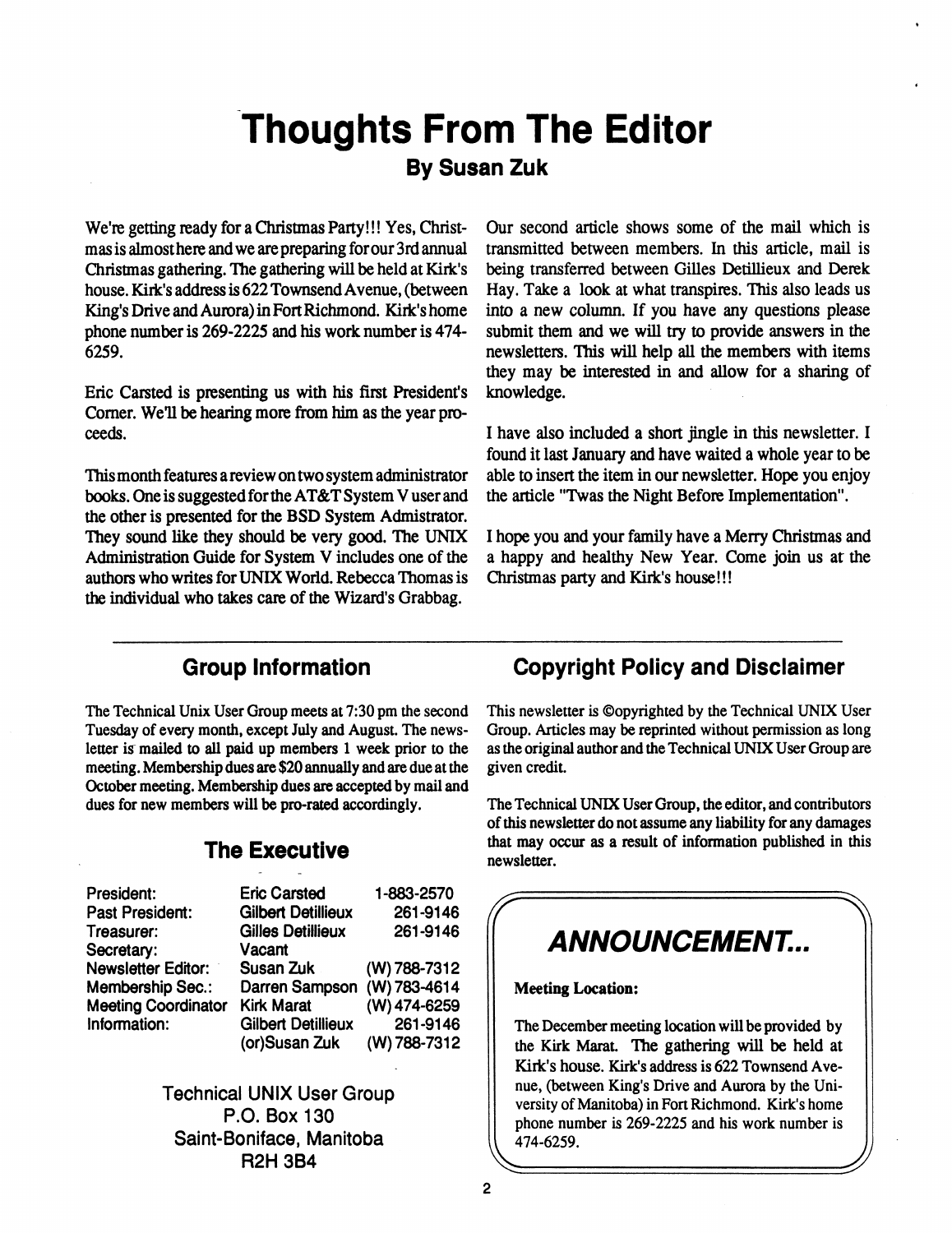# **President's Corner**

#### **By Eric Carsted**

**As the new president of TUUG I am faced with the enormity of the task of filling the shoes of our past president, Gilbert Detillieux. The only solution I could come up with was not to even try. Having only worked steadily in a Unix environment for just under two years I**  don't consider myself a "Unix Guru". It will be a long **time before I will be a fountain of knowfege that Gilbert is. Fortunately Gilbert is still with us to answer all our 'Technical" quesjieps. Once it was clear what I couldn't do for the group I was fased with the question what could. I? , Ji'\*** *^* **J** *}* **!** *i u* **4....** 

**I have set some goals for myself that I hope to fulfill before the end of my term. I have broken these tasks into two catagories, one for the meetings aad two for the Winnipeg**  Unix community in general, *^* **§ \*** *"<sup>m</sup> J* 

**For our meetings it is my goal to run smooth meetings that start and end on time, to have interesting topics that address both technical concerns regarding Unix and more general issues that face the industry, possibly bring in a**  **speaker for a one day seminar/mini convention, and to host the final June meeting/barbaque.** 

**For the Winnipeg Unix community I would like to promote the group and increase membership, recruit ,2cpporfte sponsors (to assist with the cost of a speaker), and organize a Winnipeg Unix Expo in a year or two that will be open to the general public.** 

I know I have set some difficult tasks for myself and I will appreciate any and all the assisting I can get from both the **Executive and the general membership. In closing I would like to remind everyone that you don't have to be a member to attend our meetings, everyone is welcome,**  and that we all will benefit from an "Open" system. I **flope<sup>r</sup> can fulful your expectations of me as well as my own!** 

**I'd like to wish you all a Merry Christmas and a Happy New Year. We'll see you at the Christmas Party.** 

## **Tvvas the Night Before Implementation**

**Twas the night before implementation and all through the house, not a program was working, not even a browse.** 

**The programmers hung by their keys in dispair, with hopes that a miracle soon would be there.** 

**The users were nestled, all snug in thir beds, while visions of inquiries danced in their heads.** 

**When out on the spot there arose such a clatter, I sprang from my desk to see what was the matter.** 

**And what to my wondering eyes should appear, but a super programmer (with a six-pack of beer).** 

**His COBOL is lustered, his WFL it shimmered, his PASCAL and ALGOL, oh how they glimmered.** 

**His resume glowed with experience so rare, he turned out great code with a bit-pusher's flair.** 

**More rapid than eagles his programs they came, and he whistled and shouted and called them by name;**  **On update! On add! On inquiry! On delete! On batch jobs! On closing! On function complete.** 

**His eyes were glazed over, fingers nimble and lean, from weekends and nights in front of a screen.** 

**A wink of his eye and a twist of his head, soon gave me to know I had nothing to dread.** 

**He spoke not a word, but went straight to his work, turning specs into code; then turned with a jerk.** 

**And laying his finger upon the "enter" key, the system came up and worked perfectly.** 

**The updates updated; the deletes, they deleted; the inquiries inquired, and closing completed.** 

**He tested each whistle, and he tested each bell with nary a dump, and all had gone well.** 

**The system was finished, the test were concluded; the client's last changes were even included.** 

**Then the client exclaimed with a snarl and a taunt "It's just what I asked for, but not what I want!"**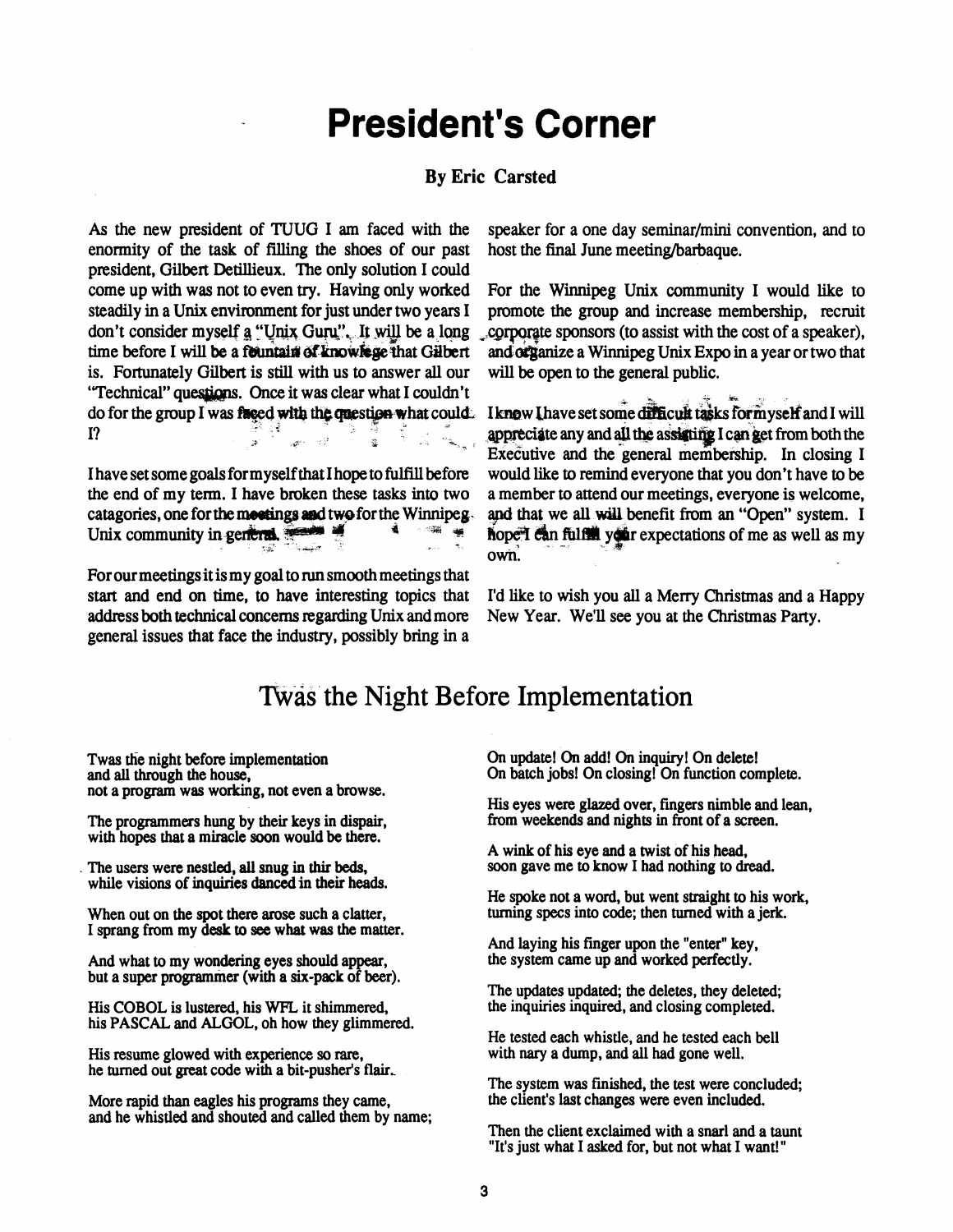# **Book Review**

*Reviewed By Stephan* **M.** *Chan* 

*Reprinted with Permission from the November 1990 issue ofComrnUNIXations, published by UniForwn* 

| Title:     | UNIX Administration Guide for      |  |  |  |  |
|------------|------------------------------------|--|--|--|--|
|            | System V                           |  |  |  |  |
| Author:    | Rebecca Thomas and Rik Farrow      |  |  |  |  |
| Publisher: | Prentice Hall; 636 pages           |  |  |  |  |
| Title:     | UNIX System Administration Hand-   |  |  |  |  |
|            | book                               |  |  |  |  |
| Author:    | Evi Nemeth, Garth Snyder and Scott |  |  |  |  |
|            | <b>Seebass</b>                     |  |  |  |  |
| Publisher: | Prentice Hall; 593 pages           |  |  |  |  |

**Containing broad knowledge of the UNIX system, these books can aid system administrators (SAs) in setting up a UNIX system and resolving problems that arise while it is in use. Each is far superior to most vendor documentation in explaining the overall philosophy and strategy of administering a system and handling users. Rather than just detailing hundreds of commands and subsystems, they also include the reasoning behind them.** 

**While expecting the reader to be familiar with the basics of UNIX, these books are accessible to novice UNIX SAs as well as experienced administrators who want to keep up to date. The concepts they cover will benefit people who administer a wide range of system sizes.** 

**The first UNIX system administrators were experienced UNIX programmers at Bell Labs and UC Berkley who wrote and/or modified the UNIX kernel and device drivers. They spent much of their time incrementally altering existing systems to run more smoothly. As UNIX evolved into a widely distributed product, more stable versions of the operating system became the norm and systems had to be set up and maintained from scratch by people less adept with computer systems in general and UNIX in particular.** 

**different commands so the the experienced SA can select the correct command line options. But a newly**  appointed SA may not know the principles involved **in choosing, installing, designing and configuring a computer system, much less which specific commands to use or options to select. Documentation often lacks broad explanation of the responsibilities and duties of an SA. These books remedy such shortcomings, as well as providing a user-friendly method of explaining inescapable tasks.** 

**Thomas and Farrow organize their book into 10 chapters and nine appendices. The main text covers account management, backups, the UNIX file system, startups and shutdowns, the UNIX LP system, system accounting, UUCP, security and system problems. The appendices describe the shell environmental variables, give the source code for a variety of utilities and offer other hands-on tips.** 

**The authors concentrate primarily on AT&T System V, though they spend some time on the historical divergences of XENIX and the Berkley Software Distribution (BSD). Each chapter is written to stand alone and can be read independently as needed.** 

**The arrangement helps teach system administration and mixes information found in UNIX documentation with the experiences of other SAs and the authors<sup>1</sup> own research. For example, the authors explain that, while it is customary to have the most experienced user inherit the role of SA, personal characteristics such as dependability, organization, fairness and tactfulness are often more important than experience. The veteran programmer may be a better advisor, but someone technically less senior may act effectively as the implementor, spokesperson, security officer and diplomat.** 

**In addition to covering the nitty-gritty details, the book also conveys the philosophy behind the many** 

**Typical vendor documenation adequately describes**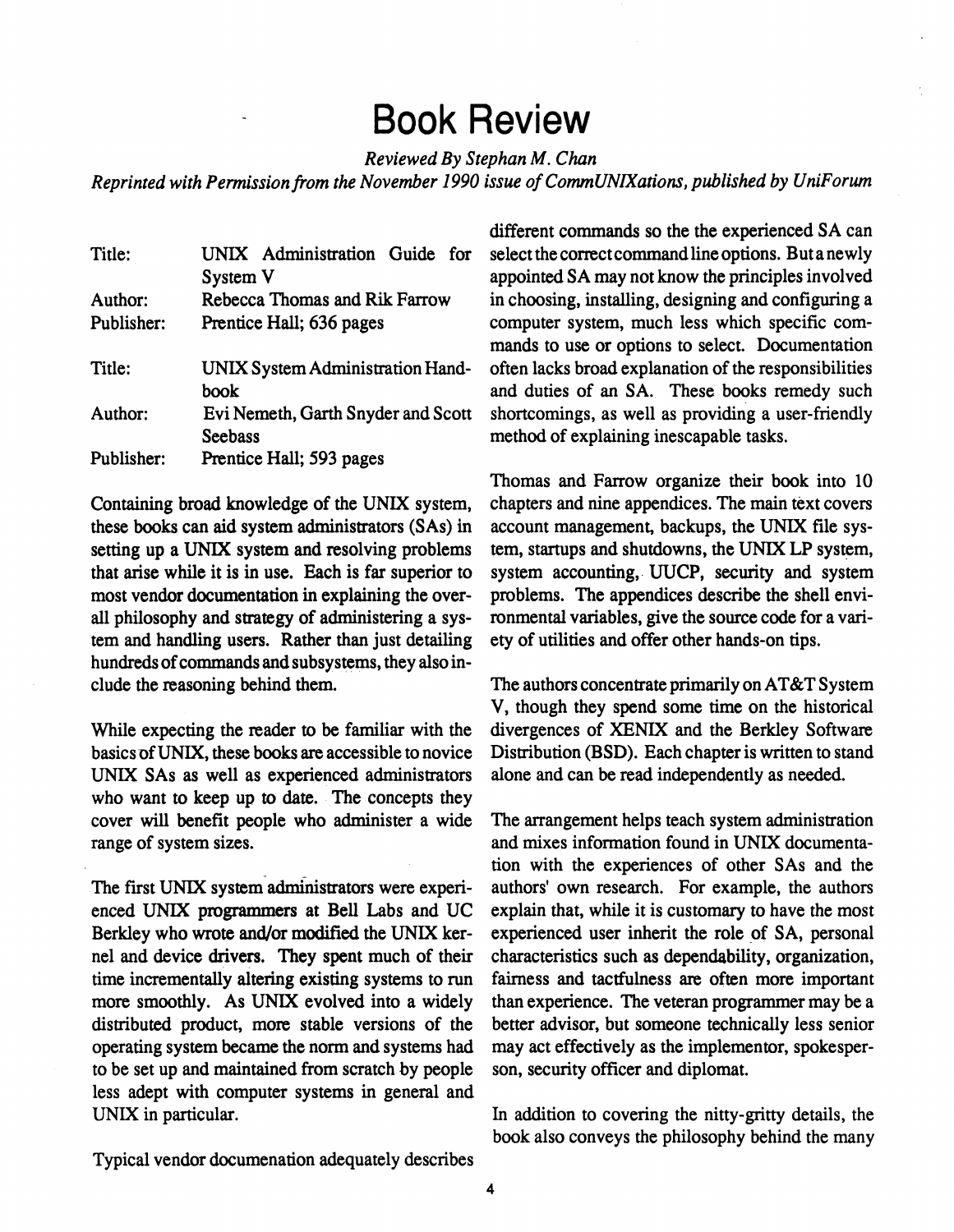**tasks that an S A should be doing, offering a coherent view of the job itself. As well as stating how to use different subsystems, the authors excel at explaining the benefits they can provide to the user. An example of this is in chapter 8, on UUCP. Along with the standard material in vendor documentation, the authors explain not only what the UUCP system is good for but why you should use it. Among the many reasons is that UUCP provides a gateway to a worldwide network of UNIX system users for exchanging electronic mail and network news around the globe on a daily basis.** 

**Another example of thoroughness is the explanation of RS-232-C interfacing, along with the diagrams of the actual connectors and pin-outs needed for connecting a computer to a modem - a component that is critical to setting up a useful UUCP system.** 

UNIX *System Administration Handbook* is organized **in 26 chapters and 17 appendices (which give the descriptions and source code for numerous programs.) While covering many of the same topics as Thomas and Farrow, Nemeth and company concentrate mainly on BSD versions 4.2 and 4.3, though there are many examples from SunOS 3.2 and 3.4, Pyramid dualPort OSx, and AT&T 3B/15 System**  V.2. The topics appear in the order in which an SA would probably want to face them in a new system.

**The first six chapters cover the essentials necessary when unpacking a UNIX distribution and installing it for the first time. Chapters 7 through 14 discuss device drivers, kinds of hardware that are typically used with UNIX and how to install, configure and operate this hardware. The next five chapters cover five major software subsystems: electronic mail, telephone communications, network news, backups and accounting. The final chapters cover an assortment of generally useful topics.** 

The authors' strong points are in topics critical to SAs **who are responsible for multiple UNIX systems connected via LANs. For example, an 84-page chapter on networking under BSD discusses the Internet, Ethernet hardware and installation, network software, routing tables, network design and** 

**management, NFS, Yellow Pages and the Berkely Internet Name Domain Server.** 

**These are topics of significant complexity, seldom covered thoroughly in vendor literature. This sort of material is probably beyond the scope of the beginning SA who is managing a stand-alone 80386 machine. However, for the more advanced SA in**  charge of a UNIX network or the beginning SA who **must manage a BSD UNIX system, the book fills a void.** 

**The authors clearly differentiate line printer administration under System V from that under BSD, devoting a separate chapter to each. They also offer extensive coverage of Berkley's sendmail, while Thomas and Farrow concentrate on System V's mail and mailx.** 

**Nemeth and company devote a chapter to Netnews and discuss the various newsgroups, how news is retransmitted between computers and a description of some of the major important newsgroups.** 

**Choosing between the two books is made relatively easy by their differing major focuses. It makes sense to choose Thomas and Farrow if you have systems based on AT&T System V Release 3. They offer step-by-step coverage of the important topics and security loopholes. Nemeth, Snyder and Seebass suit those primarily concerned with BSD versions or in charge of multiple computers connected via one or more LANs. Also, their coverage of network protocols, design, security, management, electronic mail and Usenet news is more extensive.** 

**Stephan M. Chan** *is president of Uniprime Systems, Inc., a computer consulting fiorm in Baltimore, MD, which specializes in systems design engineering involving UNIX.* 

*Books for this column are selected and furnished by Cucumber Bookshop, Inc., 5611 Kraft Dr., Rockville, MD 20852; (301) 881-2722.*